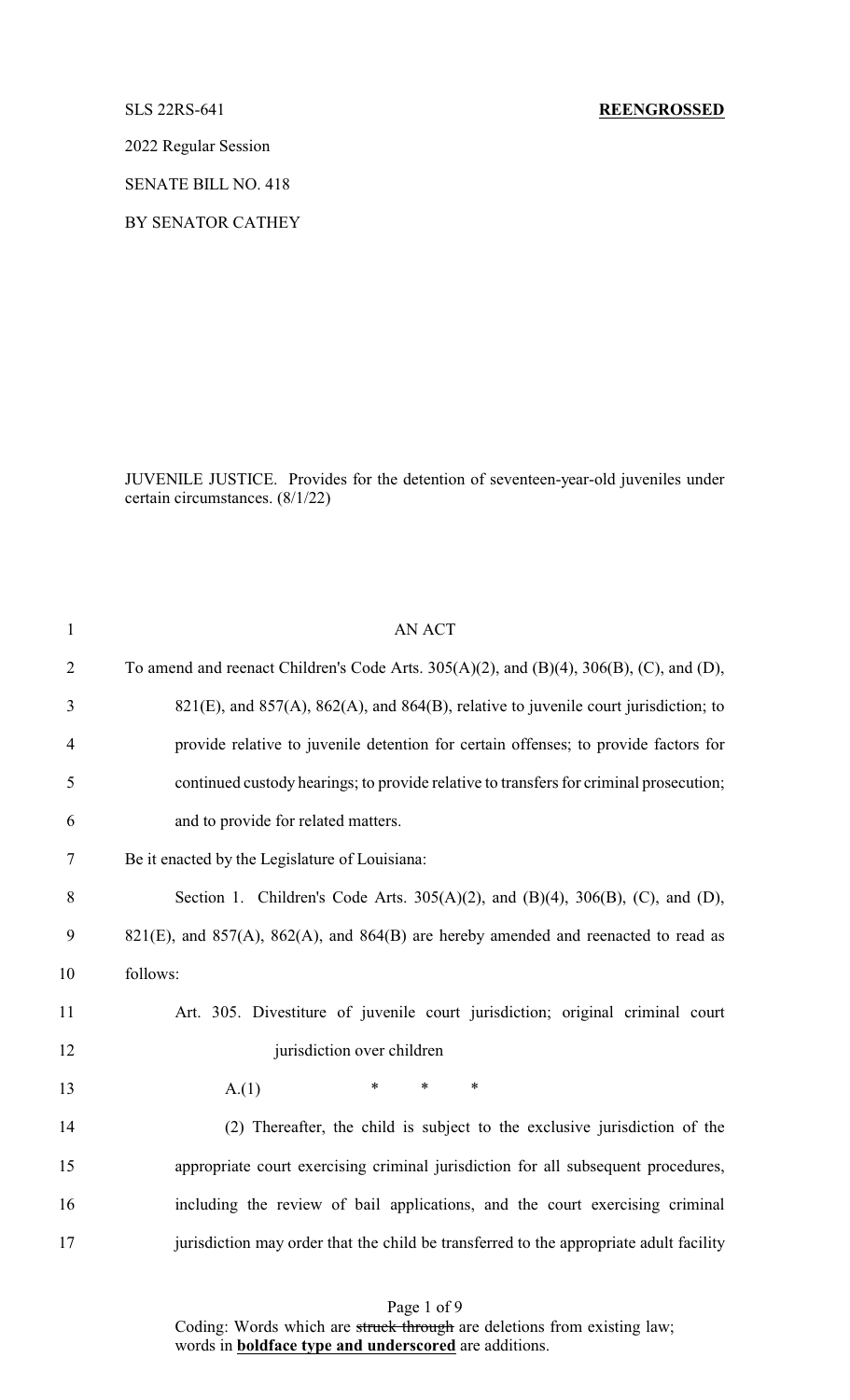| $\mathbf{1}$   | for detention prior to his trial as an adult if the child has not been transferred                 |  |
|----------------|----------------------------------------------------------------------------------------------------|--|
| $\overline{2}$ | pursuant to Article 306.                                                                           |  |
| 3              | $\ast$<br>$\ast$<br>∗<br>B(1)                                                                      |  |
| $\overline{4}$ | (4) If an indictment is returned or a bill of information is filed, the child is                   |  |
| 5              | subject to the exclusive jurisdiction of the appropriate court exercising criminal                 |  |
| 6              | jurisdiction for all subsequent procedures, including the review of bail applications,             |  |
| $\tau$         | and the district court may order that the child be transferred to the appropriate adult            |  |
| 8              | facility for detention prior to his trial as an adult if the child is not already being            |  |
| 9              | detained pursuant to Article 306.                                                                  |  |
| 10             | *<br>$\ast$<br>$\ast$                                                                              |  |
| 11             | Art. 306. Places of detention; juveniles subject to criminal court jurisdiction                    |  |
| 12             | $\ast$<br>$\ast$<br>$\ast$                                                                         |  |
| 13             | B.(1) If a detention facility for juveniles is not available, he may be held in                    |  |
| 14             | an adult jail or lockup for identification or processing procedures or while awaiting              |  |
| 15             | transportation only as long as necessary to complete these activities for up to six                |  |
| 16             | hours, except that in nonmetropolitan areas, he may be held for up to twenty-four                  |  |
| 17             | hours if all of the following occur:                                                               |  |
| 18             | $\frac{(\frac{1}{2})^2}{(1)}$ The child meets the age and offense criteria set out in Article 305. |  |
| 19             | $\left(\frac{2}{b}\right)$ A continued custody hearing in accordance with Articles 820 and 821     |  |
| 20             | is held within twenty-four hours after his arrest.                                                 |  |
| 21             | $\left(\frac{3}{c}\right)$ There is no acceptable alternative placement to the jail or lockup in   |  |
| 22             | which he is being held.                                                                            |  |
| 23             | $\frac{4}{d}$ The sheriff or the administrator of the adult jail or lockup has certified           |  |
| 24             | to the court that facilities exist providing for sight and sound separation of the                 |  |
| 25             | juvenile from adult offenders and that he can be given continuous visual supervision               |  |
| 26             | while placed in the jail or lockup.                                                                |  |
| 27             | (2) A child who is seventeen years of age at the time of the commission                            |  |
| 28             | of an offense enumerated in Article 305 that is also defined as a crime of                         |  |
| 29             | violence in R.S. 14:2(B) shall be held in an adult jail or lockup prior to the                     |  |

Page 2 of 9 Coding: Words which are struck through are deletions from existing law; words in **boldface type and underscored** are additions.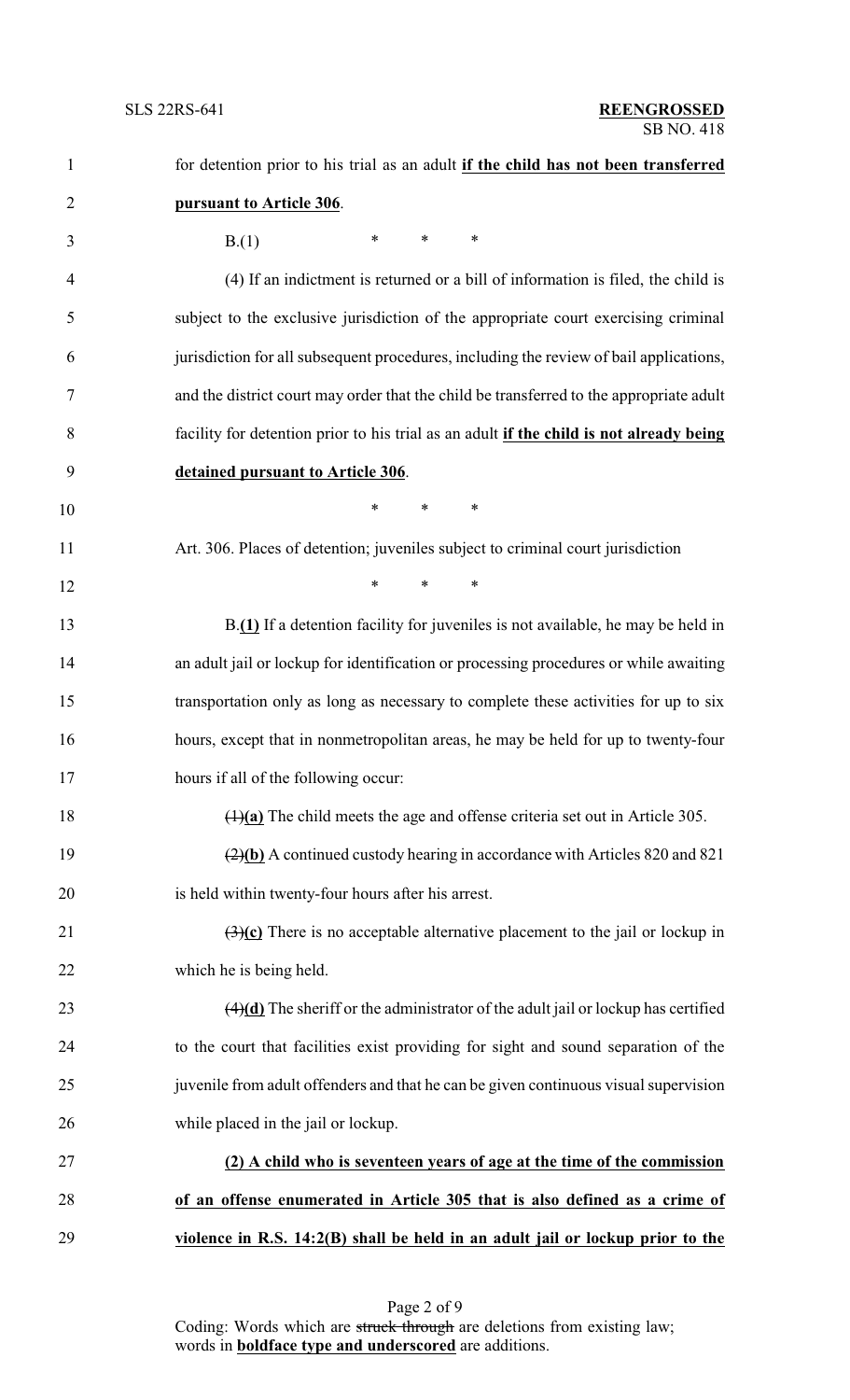| $\mathbf{1}$   | continued custody hearing for the offense if the child has a history of prior         |  |
|----------------|---------------------------------------------------------------------------------------|--|
| $\overline{2}$ | delinquent acts. The continued custody hearing provided for in Articles 820 and       |  |
| 3              | 821 should be held within twenty-four hours after his arrest.                         |  |
| $\overline{4}$ | C. If an indictment has not been returned, a bill of information filed, or a          |  |
| 5              | continued custody hearing not held within twenty-four hours, the child held in an     |  |
| 6              | adult jail or lockup in a nonmetropolitan area or a child being held pursuant to      |  |
| $\overline{7}$ | <b>Paragraph (B)(2) of this Article,</b> shall be released or removed to a juvenile   |  |
| $8\,$          | detention facility.                                                                   |  |
| 9              | D.(1) If at the conclusion of the continued custody hearing, the court                |  |
| 10             | determines that the child meets the age requirements and that there is probable cause |  |
| 11             | that the child has committed one of the offenses enumerated in Article 305, the court |  |
| 12             | shall order him held for trial as an adult for the appropriate court of criminal      |  |
| 13             | jurisdiction.                                                                         |  |
| 14             | $(2)(a)$ If the child is seventeen years of age and the court determines at           |  |
| 15             | the continued custody hearing that there is both probable cause that the child        |  |
| 16             | has committed one of the offenses enumerated in Article 305 that is also a crime      |  |
| 17             | of violence as defined in R.S. 14:2(B) and that it is in the interest of justice that |  |
| 18             | the child be held in the appropriate adult facility for detention prior to his trial  |  |
| 19             | as an adult, then the court shall do one of the following:                            |  |
| 20             | (i) If the child is being held in an adult jail or lockup pursuant to                 |  |
| 21             | Paragraph (B)(2) of this Article, the child shall continue to be held in the adult    |  |
| 22             | facility for detention prior to his trial as an adult.                                |  |
| 23             | (ii) If the child has been detained in a juvenile detention facility prior to         |  |
| 24             | the finding of probable cause by the court, the court shall order the child           |  |
| 25             | transferred to the appropriate adult facility for detention prior to his trial as an  |  |
| 26             | adult.                                                                                |  |
| 27             | (b) When the child is being held in an adult facility for detention prior             |  |
| 28             | to his trial, the appropriate court of criminal jurisdiction shall review no less     |  |
| 29             | than every thirty days prior to the child becoming eighteen years of age whether      |  |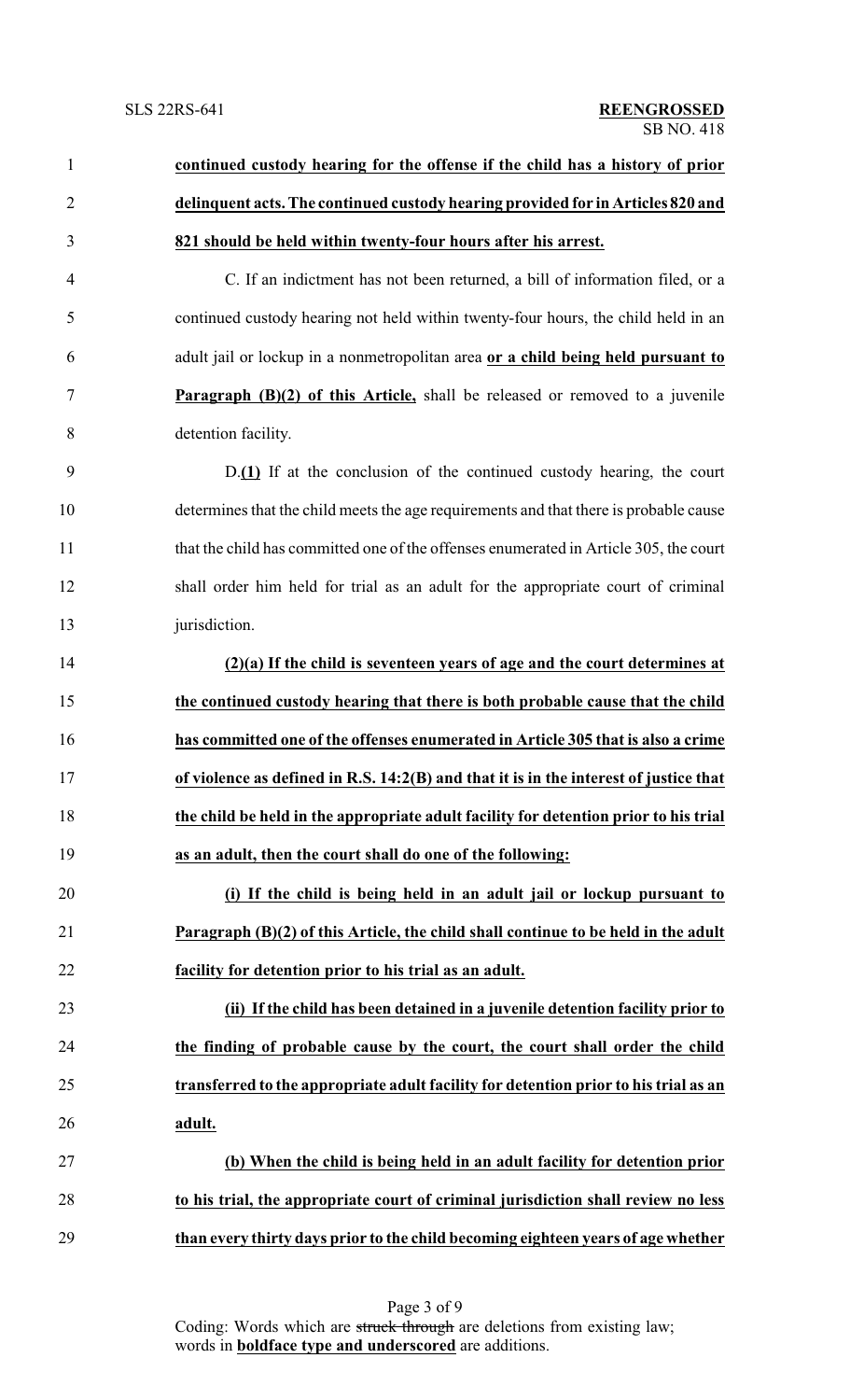| $\mathbf{1}$   | the interest of justice continues to be served by the child being detained in an        |  |  |
|----------------|-----------------------------------------------------------------------------------------|--|--|
| $\overline{c}$ | adult facility. The child shall not be held in an adult facility beyond one hundred     |  |  |
| 3              | eighty days unless the court determines there is good cause.                            |  |  |
| $\overline{4}$ | (3) If the court determines there is probable cause that the child has                  |  |  |
| 5              | committed one of the offenses enumerated in Article 305 and the child is not            |  |  |
| 6              | already being detained in an adult facility, The the appropriate court of criminal      |  |  |
| $\tau$         | jurisdiction may thereafter order that the child be held in any facility used for the   |  |  |
| 8              | pretrial detention of accused adults and the child shall apply to the appropriate court |  |  |
| 9              | of criminal jurisdiction for a preliminary hearing, bail, and for any other rights to   |  |  |
| 10             | which he may be entitled under the Code of Criminal Procedure.                          |  |  |
| 11             | $\ast$<br>$\ast$<br>∗                                                                   |  |  |
| 12             | Art. 821. Continued custody hearing                                                     |  |  |
| 13             | $\ast$<br>$\ast$<br>∗                                                                   |  |  |
| 14             | E.(1) If probable cause has been demonstrated, the court may release the                |  |  |
| 15             | child. The court may also require bail or other security pursuant to Articles 823       |  |  |
| 16             | through 825 if the court finds that such it is necessary to secure the child's          |  |  |
| 17             | appearance for subsequent hearings.                                                     |  |  |
| 18             | (2) If probable cause has been demonstrated that a seventeen-year old                   |  |  |
| 19             | child committed any offense enumerated in Article 305 that is also defined as           |  |  |
| 20             | a crime of violence in R.S. 14:2(B), the court shall determine whether it is in the     |  |  |
| 21             | interest of justice for the child to be transferred to the appropriate adult facility   |  |  |
| 22             | for detention prior to his trial as an adult. In making this determination, the         |  |  |
| 23             | court shall consider the following:                                                     |  |  |
| 24             | (a) The age of the child.                                                               |  |  |
| 25             | (b) The physical and mental maturity of the child.                                      |  |  |
| 26             | (c) The present mental state of the child, including whether the child                  |  |  |
| 27             | presents an imminent risk of harm to himself.                                           |  |  |
| 28             | (d) The nature and circumstances of the alleged offense.                                |  |  |
| 29             | (e) The child's history of prior delinquent acts.                                       |  |  |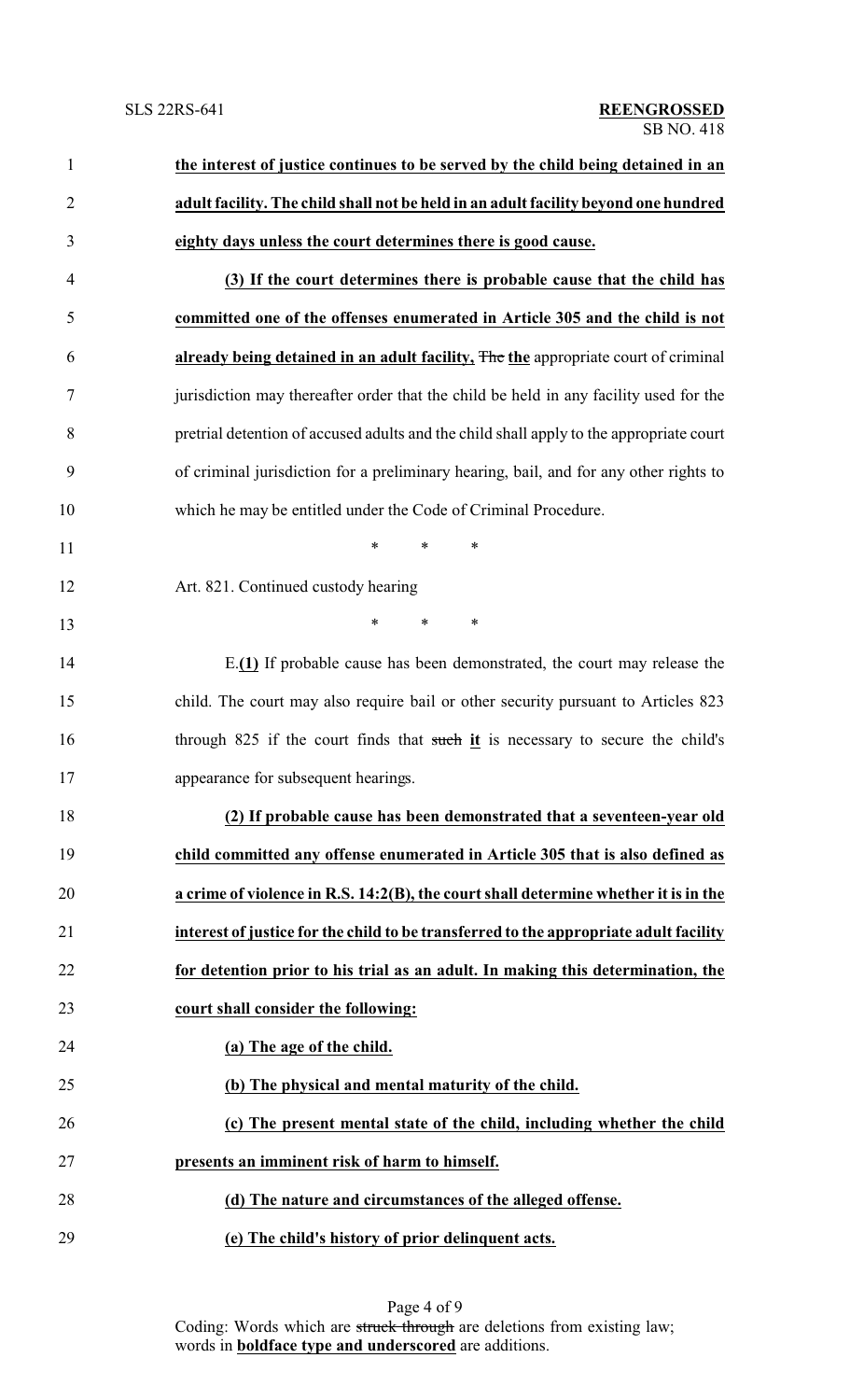| $\mathbf{1}$   | (f) The ability of the available adult and juvenile detention facilities to                       |
|----------------|---------------------------------------------------------------------------------------------------|
| $\overline{2}$ | meet the specific needs of the child and to protect the safety of the public and                  |
| 3              | other detained children.                                                                          |
| 4              | (g) Any relevant factors the court deems appropriate.                                             |
| 5              | $\ast$<br>*<br>∗                                                                                  |
| 6              | Art. 862. Transfer hearing; required findings                                                     |
| 7              | A.(1) In order for a motion to transfer a child to be granted, the burden shall                   |
| 8              | be upon the state to prove all of the following:                                                  |
| 9              | $(1)(a)$ Probable cause exists that the child meets the requirements of Article                   |
| 10             | 857.                                                                                              |
| 11             | $\left(\frac{2}{b}\right)$ By clear and convincing proof, there is no substantial opportunity for |
| 12             | the child's rehabilitation through facilities available to the court, based upon the              |
| 13             | following criteria:                                                                               |
| 14             | $\frac{a}{i}$ The age, maturity, both mental and physical, and sophistication of the              |
| 15             | child.                                                                                            |
| 16             | $\overline{(b)}$ (ii) The nature and seriousness of the alleged offense to the community          |
| 17             | and whether the protection of the community requires transfer.                                    |
| 18             | $\left(\frac{e}{i}\right)$ The child's prior acts of delinquency, if any, and their nature and    |
| 19             | seriousness.                                                                                      |
| 20             | $\frac{d}{dx}$ Past efforts at rehabilitation and treatment, if any, and the child's              |
| 21             | response.                                                                                         |
| 22             | $\overline{(e)}$ (v) Whether the child's behavior might be related to physical or mental          |
| 23             | problems.                                                                                         |
| 24             | $(f)(vi)$ Techniques, programs, personnel, and facilities available to the                        |
| 25             | juvenile court which might be competent to deal with the child's particular problems.             |
| 26             | If a transfer is granted for an offense enumerated in Article<br>(2)                              |
| 27             | $857(A)(2)$ , the court shall also determine whether the interest of justice is served            |
| 28             | for the child to be transferred to the appropriate adult facility for detention                   |
| 29             | prior to his trial as an adult. In making this determination, the court shall                     |
|                |                                                                                                   |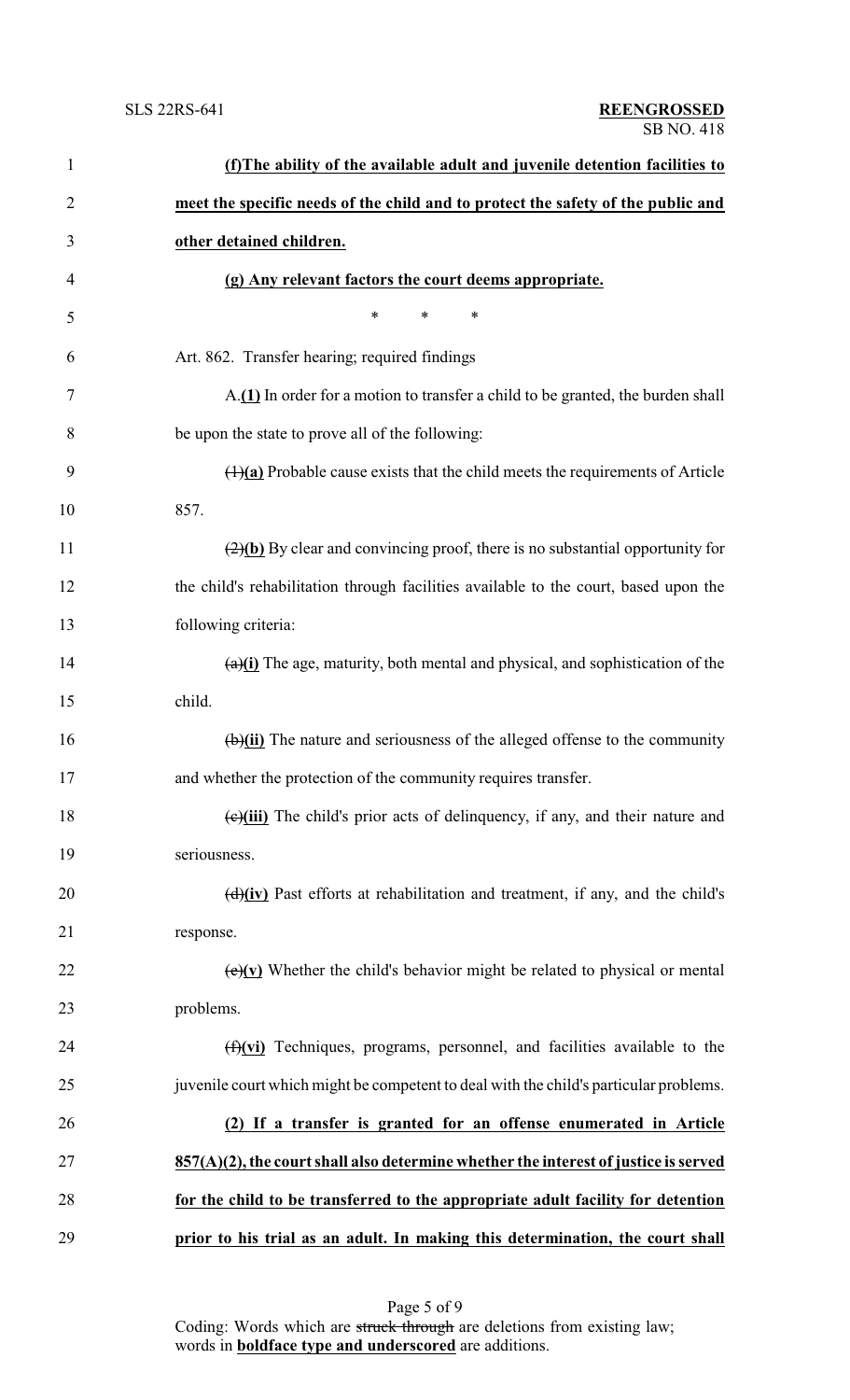| $\mathbf{1}$   | consider the following:                                                                  |
|----------------|------------------------------------------------------------------------------------------|
| $\overline{2}$ | (a) The age of the child.                                                                |
| 3              | (b) The physical and mental maturity of the child.                                       |
| 4              | (c) The present mental state of the child, including whether the child                   |
| 5              | presents an imminent risk of harm to himself.                                            |
| 6              | (d) The nature and circumstances of the alleged offense.                                 |
| 7              | (e) The child's history of prior delinquent acts.                                        |
| 8              | (f) The ability of the available adult and juvenile detention facilities to              |
| 9              | meet the specific needs of the child and to protect the safety of the public and         |
| 10             | other detained children.                                                                 |
| 11             | (g) Any other relevant factors the court deems appropriate.                              |
| 12             | $\ast$<br>*<br>∗                                                                         |
| 13             | Art. 864. Places of detention; before and after transfer                                 |
| 14             | *<br>$\ast$<br>∗                                                                         |
| 15             | B. After the entry of a judgment ordering his transfer pursuant to Article               |
| 16             | $857(A)(2)$ , the child shall be held in any facility used for the pretrial detention of |
| 17             | accused adults and shall apply to the appropriate court of criminal jurisdiction for a   |
| 18             | preliminary hearing, bail, and for any other rights to which he may be entitled under    |
| 19             | the Code of Criminal Procedure if the court finds it is in the interest of justice. If   |
| 20             | the child is held in an adult facility, the provisions of Article 306(D)(2)(b) shall     |
| 21             | be applicable.                                                                           |
| 22             | ∗<br>$\ast$<br>∗                                                                         |

The original instrument and the following digest, which constitutes no part of the legislative instrument, were prepared by Alan Miller.

|                    | <b>DIGEST</b>                                                                                                                                                                                  |        |
|--------------------|------------------------------------------------------------------------------------------------------------------------------------------------------------------------------------------------|--------|
| SB 418 Reengrossed | 2022 Regular Session                                                                                                                                                                           | Cathey |
|                    | Present law provides that a child is 15 years of age or older at the time of the commission<br>af Cart desas constanto escal desas provider es secureto de al Cart desas pero en es secuento d |        |

of first degree murder, second degree murder, aggravated or first degree rape, or aggravated kidnapping, is subject to the exclusive jurisdiction of the juvenile court until either:

(1) An indictment charging one of these offenses is returned.

(2) The juvenile court holds a continued custody hearing pursuant to present law and

Page 6 of 9 Coding: Words which are struck through are deletions from existing law; words in **boldface type and underscored** are additions.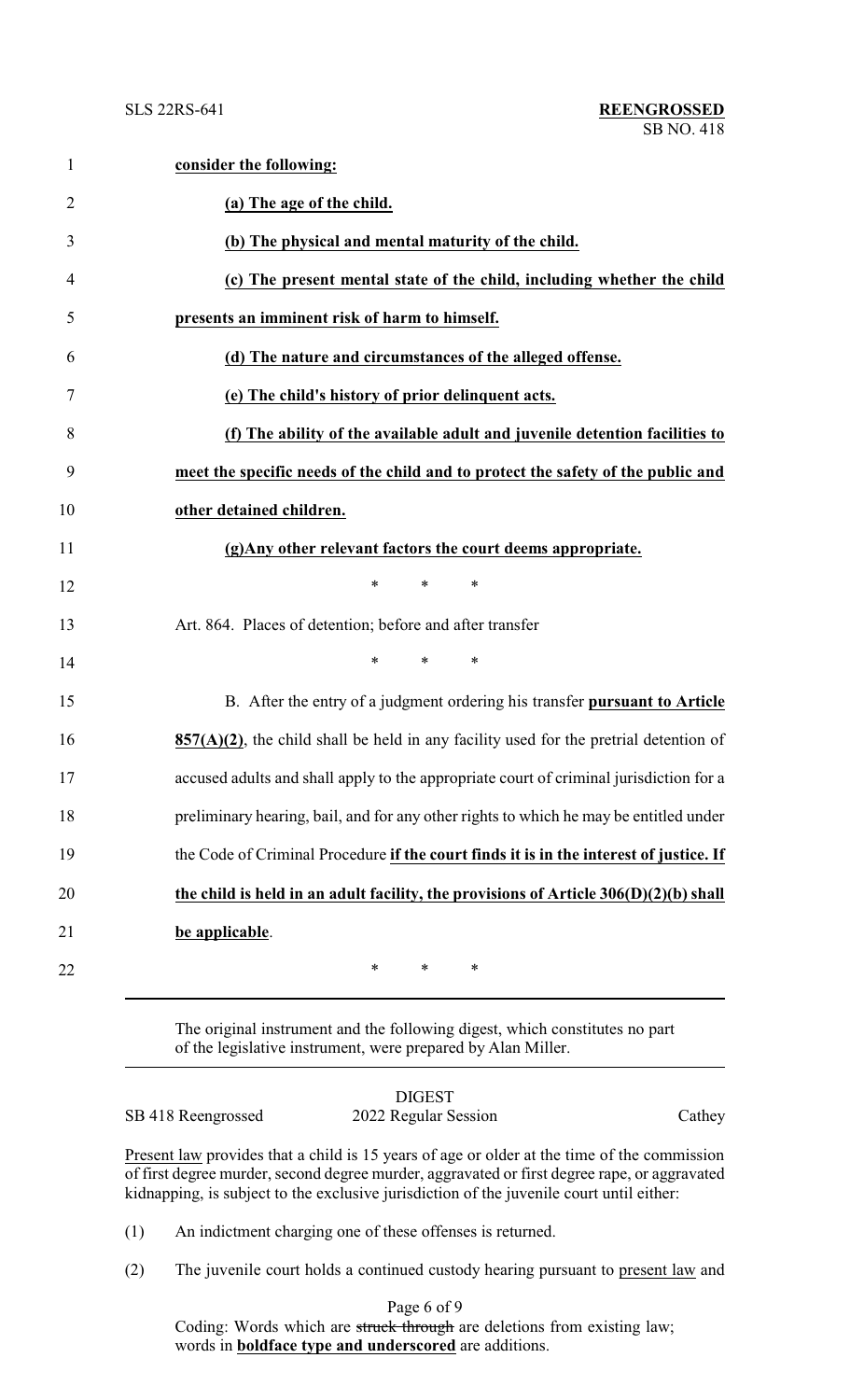finds probable cause that he committed one of these offenses, whichever occurs first.

Present law provides that a child is 15 years of age or older at the time of the commission of any one of certain enumerated is subject to the exclusive jurisdiction of the juvenile court until one of the following occurs first, whichever occurs first:

- (1) An indictment charging one of the enumerated offenses is returned.
- (2) The juvenile court holds a continued custody hearing and finds probable cause that the child has committed any of the offenses listed present law and a bill of information is filed.

Present law grants district attorney the discretion to file a petition alleging any of the offenses listed in present law in the juvenile court or, alternatively, to obtain an indictment or file a bill of information. Provides that if an indictment is returned or a bill of information is filed, the child is subject to the exclusive jurisdiction of the appropriate court exercising criminal jurisdiction for all subsequent procedures, including the review of bail applications, and the district court may order that the child be transferred to the appropriate adult facility for detention prior to his trial as an adult.

Present law provides that if a detention facility for juveniles is not available, he may be held in an adult jail or lockup for identification or processing procedures or while awaiting transportation only as long as necessary to complete these activities for up to six hours, except that in nonmetropolitan areas, he may be held for up to twenty-four hours if all of the following occur:

- (1) The child meets the age and offense criteria set out in present law.
- (2) A continued custody hearing in accordance with present law is held within 24 hours after his arrest.
- (3) There is no acceptable alternative placement to the jail or lockup in which he is being held.
- (4) The sheriff or the administrator of the adult jail or lockup has certified to the court that facilities exist providing for sight and sound separation of the juvenile from adult offenders and that he can be given continuous visual supervision while placed in the jail or lockup.

Proposed law provides that if a child who is 17 years of age at the time of the commission of an offense enumerated in present law that is also defined as a crime of violence be held in an adult jail or lockup prior to the continued custody hearing for the offense if the child has a history of prior delinquent acts. The continued custody hearing provided for in present law should be held within 24 hours after his arrest.

Present law provides that if an indictment has not been returned, a bill of information filed, or a continued custody hearing not held within 24 hours, the child held in an adult jail or lockup in a nonmetropolitan area shall be released or removed to a juvenile detention facility.

Present law provides that if, at the conclusion of the continued custody hearing, the court determines that the child meets the age requirements and that there is probable cause that the child has committed one of the offenses enumerated in present law, the court shall order him held for trial as an adult for the appropriate court of criminal jurisdiction.

Present law authorizes the appropriate court of criminal jurisdiction to order that the child be held in any facility used for the pretrial detention of accused adults and the child shall apply to the appropriate court for a preliminary hearing, bail, and for any other rights to

Page 7 of 9

Coding: Words which are struck through are deletions from existing law; words in **boldface type and underscored** are additions.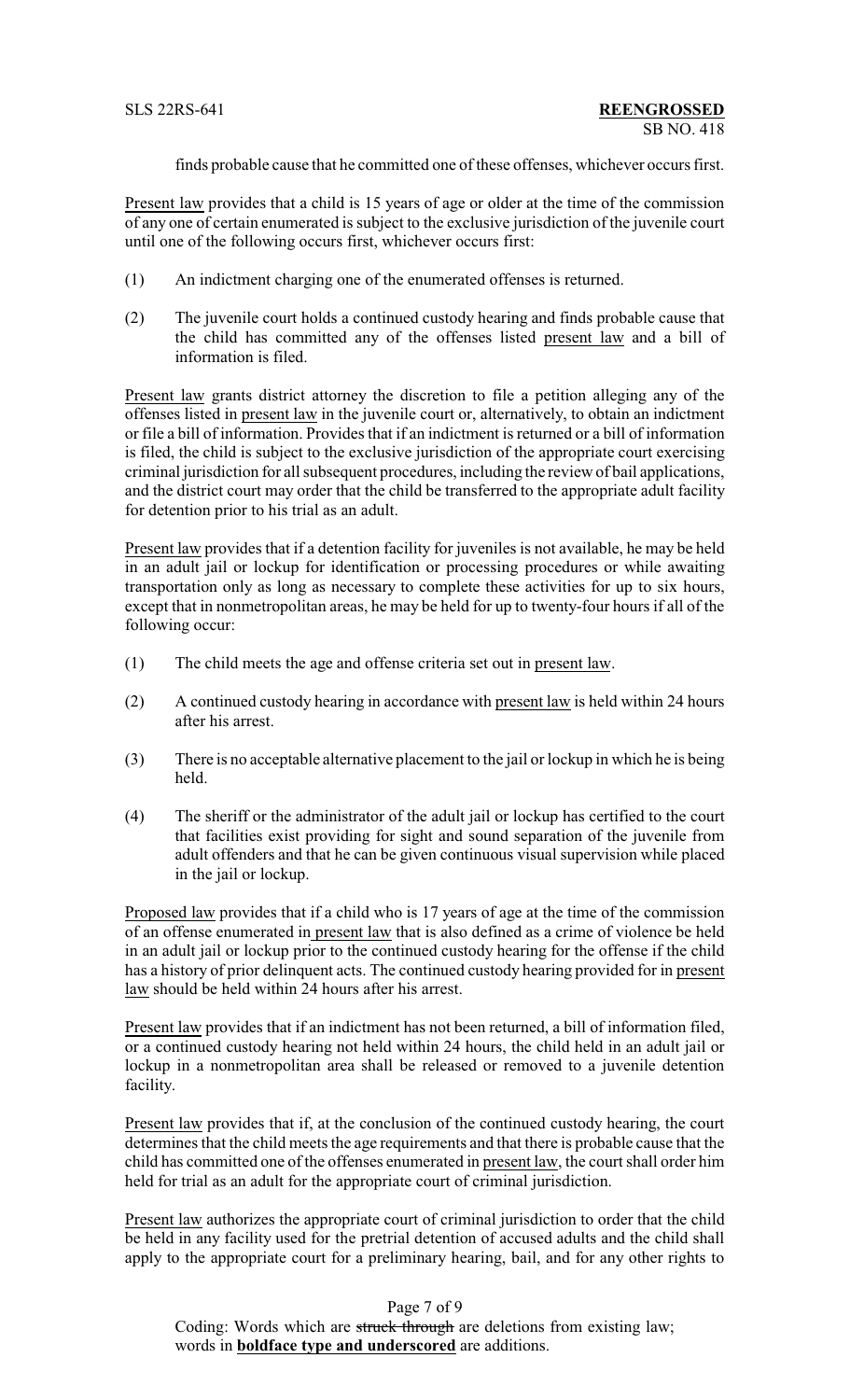which he may be entitled under the Code of Criminal Procedure.

Proposed law provides that if the child is 17 years of age and the court determines at the continued custody hearing that there is both probable cause that the child has committed one of the offenses enumerated in present law that is also a crime of violence and that it is in the interest of justice that the child be held in the appropriate adult facility for detention prior to his trial as an adult, then the court shall do one of the following:

- (1) If the child is being held in an adult jail or lockup, the child shall continue to be held in the adult facility for detention prior to his trial as an adult.
- (2) If the child has been detained in a juvenile detention facility prior to the finding of probable cause by the court, the court shall order the child transferred to the appropriate adult facility for detention prior to his trial as an adult.

Proposed law provides that when the child is being held in an adult facility for detention prior to his trial, the appropriate court shall review no less than every 30 days prior to the child becoming 18 years of age whether the interest of justice continues to be served by the child being detained in an adult facility. The child shall not be held in an adult facility beyond 180 days unless the court determines there is good cause.

Proposed law provides that if the court determines there is probable cause that the child has committed one of the offenses enumerated in present law and the child is not already being detained in an adult facility, the appropriate court may thereafter order that the child be held in any facility used for the pretrial detention of accused adults and the child shall apply to the appropriate court of criminal jurisdiction for a preliminary hearing, bail, and for any other rights to which he may be entitled under present law.

Present law provides that if probable cause has been demonstrated, the court may release the child. The court may also require bail or other security pursuant to present law if the court finds that such is necessary to secure the child's appearance for subsequent hearings.

Proposed law provides that if probable cause has been demonstrated that a 17 year old child committed any offense enumerated in present law that is also defined as a crime of violence, the court shall determine whether it is in the interest of justice for the child to be transferred to the appropriate adult facility for detention prior to his trial as an adult. In making this determination, the court shall consider the following:

- (1) The age of the child.
- (2) The physical and mental maturity of the child.
- (3) The present mental state of the child, including whether the child presents an imminent risk of harm to himself.
- (4) The nature and circumstances of the alleged offense.
- (5) The child's history of prior delinquent acts.
- (6) The ability of the available adult and juvenile detention facilities to meet the specific needs of the child and to protect the safety of the public and other detained children.
- (7) Any relevant factors the court deems appropriate.

Present law provides that in order for a motion to transfer a child to be granted, the burden shall be upon the state to prove all of the following:

(1) Probable cause exists that the child meets the requirements of present law.

## Page 8 of 9

Coding: Words which are struck through are deletions from existing law; words in **boldface type and underscored** are additions.